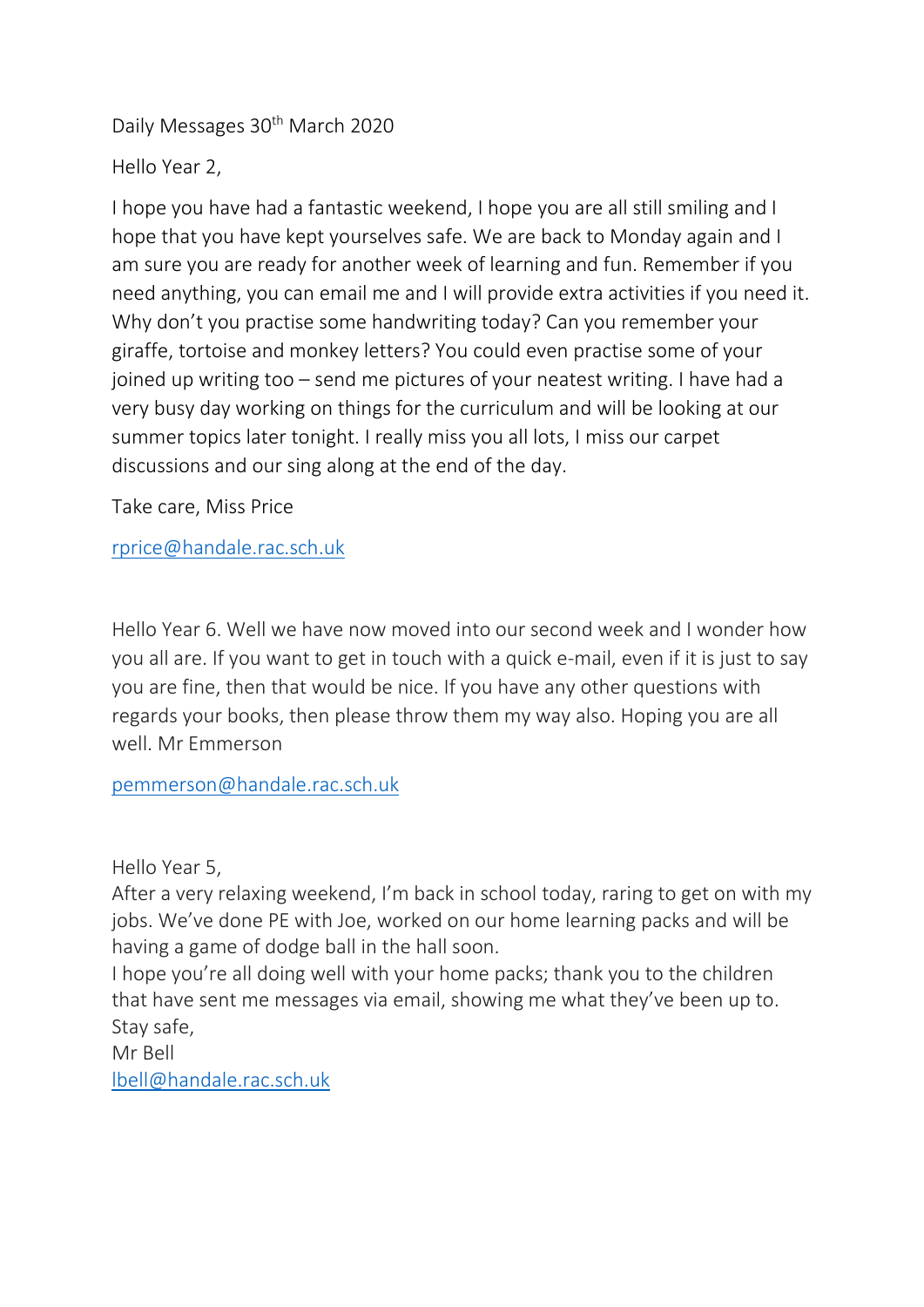Morning year 3,

Did you all have a good weekend? I hope this week you will focus on some more home learning tasks. Make sure you are still doing lots of exercise to keep your mind and body healthy.

Miss Tyson

[styson@handale.rac.sch.uk](mailto:styson@handale.rac.sch.uk)

Hello Reception Children

Hope you all had a lovely weekend and were good for everyone at home.

I had a nice weekend although it was very strange! I usually spend part of my weekend making sure all my phonics and weekly plans are ready for school. This weekend I made some cakes and an apple crumble instead! When Mr Skirving and I had a cake I told him I wish I could bring some in for you all as I am missing you all so much.

I also want you to know that Cheeky Monkey, Mellow, George, Pudsey Family, Millie Monkey, Mary Bear and Kipper are all doing really well at school. In fact they are having a great time with the train set and blocks. They had been watching the lovely 'cities' you all had been making and thank goodness we made plans and took photographs of your models as that's what they are using to copy from! Plus Mrs Blakeley is popping in to see them when she is in school just to make sure all is well and that they are okay.

Take care of yourself and your family too. Remember to look at all the phase 2 and phase 3 phonemes and tricky words too. Do your counting and hopefully we will be together soon.

With Love

Mrs Skirving and Miss Barwick

[eskirving@handale.rac.sch.uk](mailto:eskirving@handale.rac.sch.uk)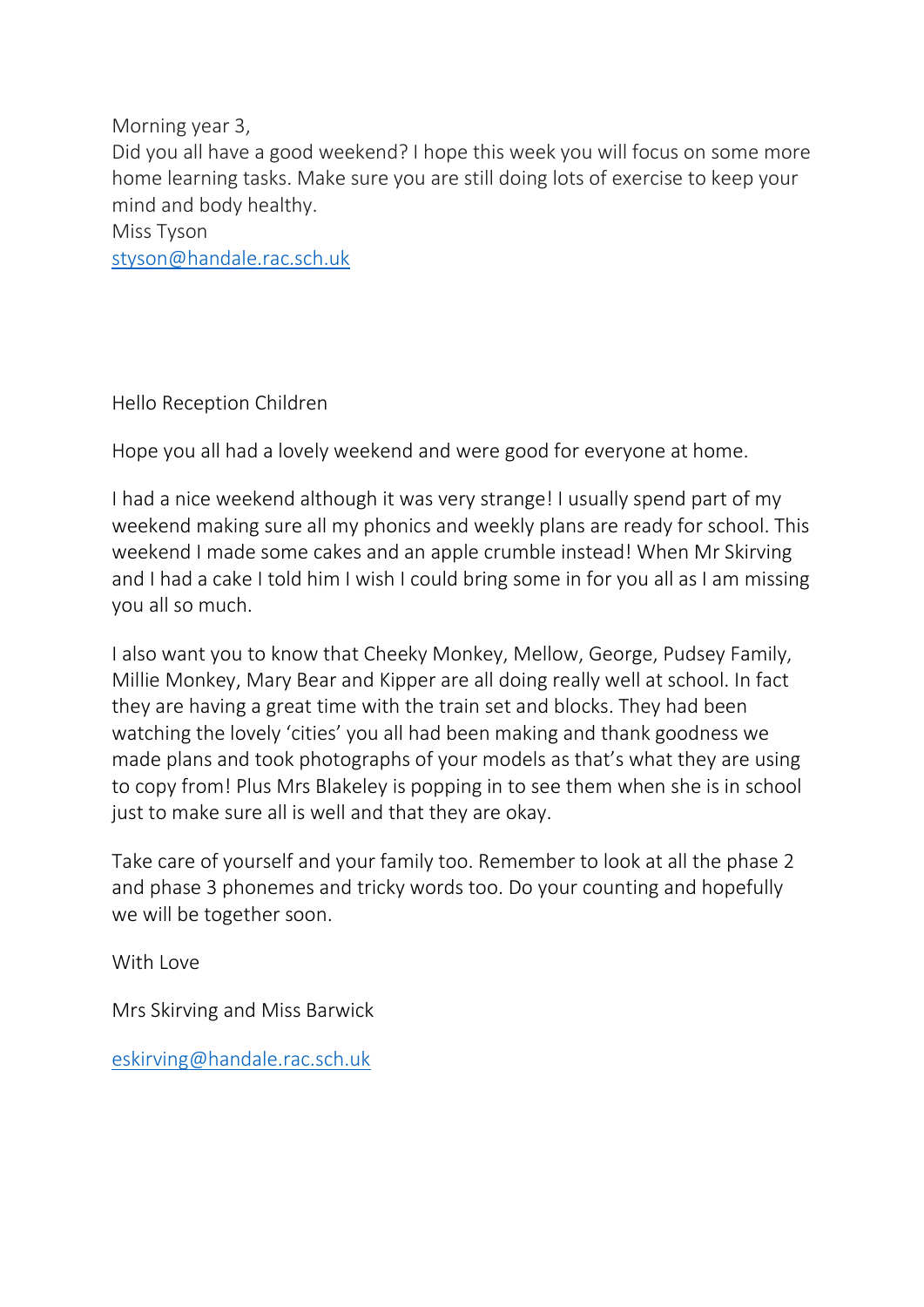Hello Year 4,

I hope you all had a lovely weekend. I missed watching football over the weekend so me and my friends decided to have quiz on FaceTime, it was fun. My challenge today is a little maths challenge I found online and it will get your minds thinking. Good luck and stay safe.

## Mr Farrier [rfarrier@handale.rac.sch.uk](mailto:rfarrier@handale.rac.sch.uk)



Good morning Year 1,

Welcome to another week. I hope you have had a wonderful weekend, being active and having lots of fun. I have been watching films, doing yoga, reading, writing and cooking.

My niece sent me a recipe for a broccoli and mushroom pasta dish that I tried, and it was delicious. If you have any delicious recipes, send them to me. I'd love to try cooking new dishes.

What have you been up to? Have you been painting rainbows  $\bullet$  to put on your windows? Have you been singing your favourite songs? Could you make up your own songs and send them to me? You know how much I love to sing! Have you been keeping in touch with your friends? My friends like to use FaceTime to talk to me. Have you used it to talk to your friends? Let me know how you're getting on.

Keep being active and keep smiling.

Love,

Miss Khanam x [rkhanam@handale.rac.sch.uk](mailto:rkhanam@handale.rac.sch.uk)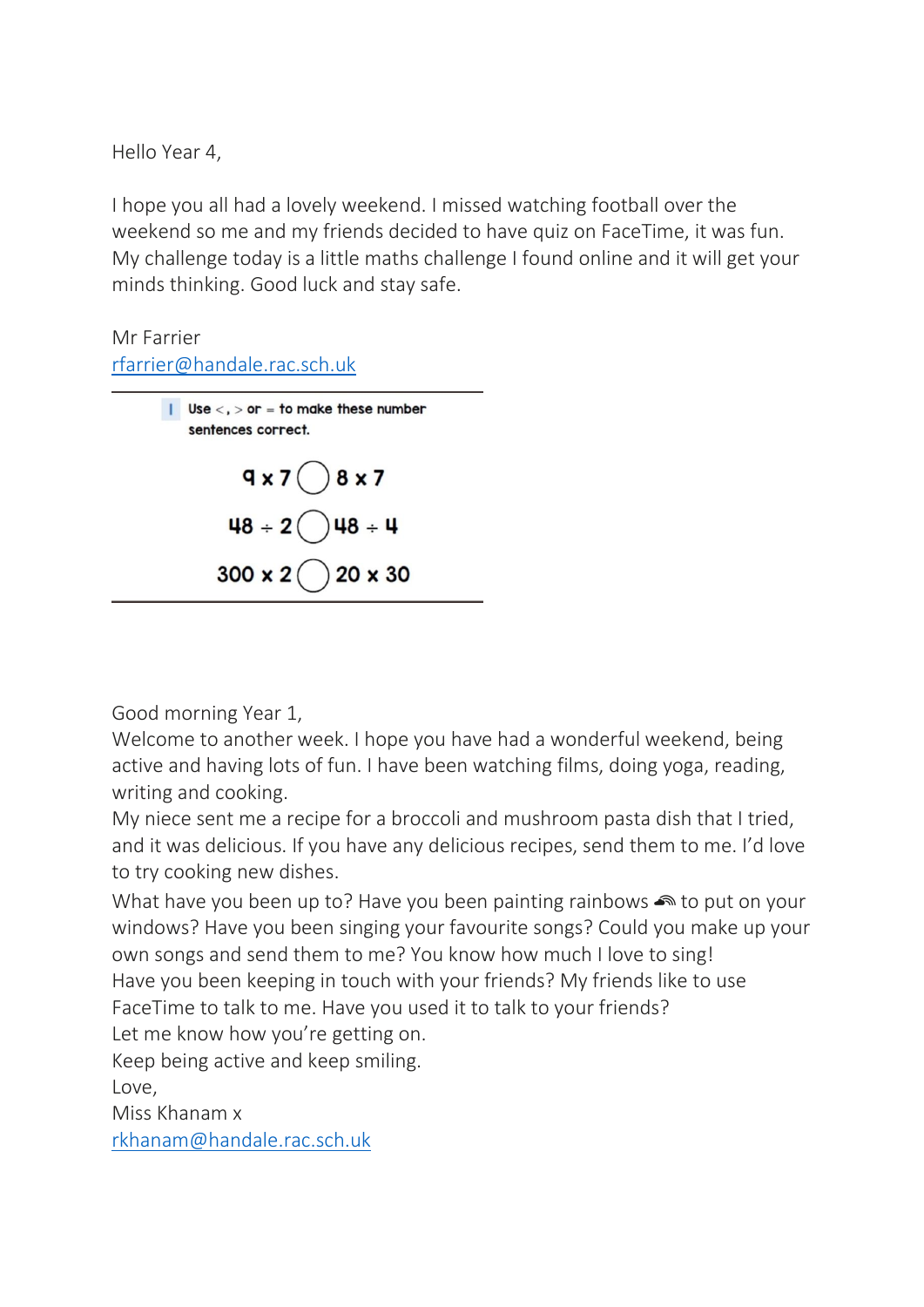## Hello Year 3

I am missing teaching you a lot. It has been great to hear from some of you. If you haven't been in touch yet, I would love to hear about how you are getting on at home. Today, I have been writing some of your reports. It has been lovely to think about all of the amazing things you have all achieved so far this year. When I haven't been working, I have been keeping my daughters busy. We have played some phonics play games, planned some Easter crafts and even done some yoga. Why not try some yoga at home? It relaxes and calms you whilst also keeping you active. Try searching Cosmic Kids Yoga on YouTube. It teaches you yoga moves through stories from Frozen, Pokemon, Moana, Trolls and many more. We have really enjoyed it.

I hope you have all had a great Monday and are keeping safe and well. Mrs Porter

[rporter@handale.rac.sch.uk](mailto:rporter@handale.rac.sch.uk)

## Hi SLC,

Well as another week of this madness begins, we need to continue with staying safe and keeping ourselves busy. I hope you're managing to do some work from your packs that you sent home to keep your brains ticking over. I miss you all so much and would love to see what some of you have been doing. Today I have been looking at Art and DT to see what creative things we can do across school when we return. I know this situation is hard but we can do it!

Keep Smiling guys,

Miss Kendall

[ekendall@handale.rac.sch.uk](mailto:ekendall@handale.rac.sch.uk)